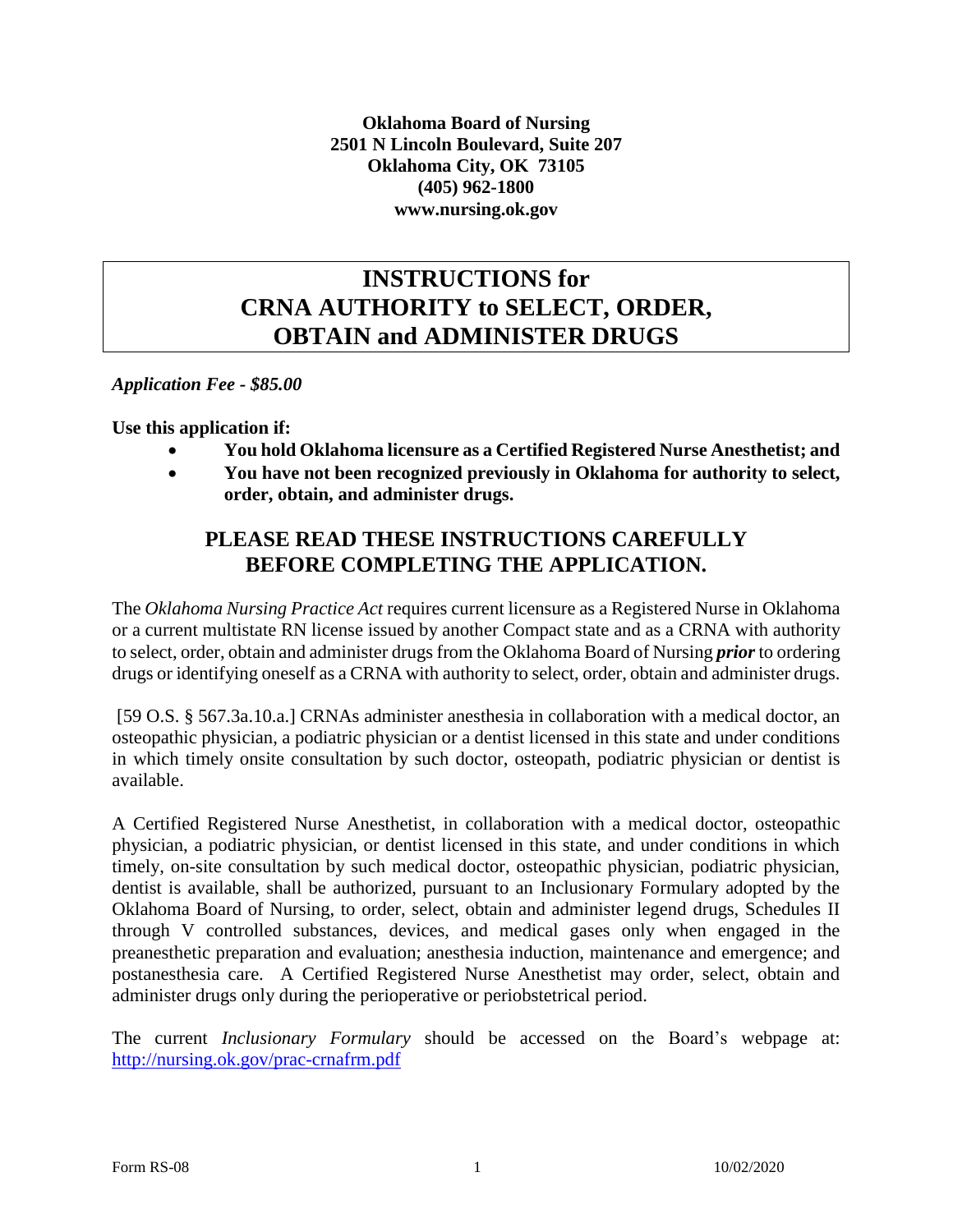# **REQUIREMENTS FOR CRNA AUTHORITY TO SELECT, ORDER, OBTAIN AND ADMINISTER DRUGS**

**Licensure and Advanced Practice Requirements***:* Approval for authority to select, order, obtain and administer drugs requires current licensure in Oklahoma as a Certified Registered Nurse Anesthetist. You will only be able to submit an application for authority once your APRN license has been granted.

**Educational Preparation***:* The CRNA applying for authority to select, order, obtain and administer drugs must upload documentation verifying completion of a minimum of 15 units of continuing education in advanced pharmacology related to the administration of anesthesia as recognized by the American Association of Nurse Anesthetists or within an approved nurse anesthetist education program within the two-year period immediately preceding the date of application. In addition, an official transcript of the initial CRNA education must be submitted from the nurse anesthetist educational program, if not already on file at the Board office.

**Current National Certification**: You must hold current national certification with the American Council on Certification/Recertification of Nurse Anesthetists.

**Renewal Requirements***:* Authority to select, order, obtain, and administer drugs must be renewed concurrently advanced practice renewals in even-numbered years. Please see the *Nursing Practice Act* for current renewal requirements.

 If you are applying for initial authority to select, order, obtain, and administer drugs recognition within 90 days prior to the expiration date of your Oklahoma APRN license, you must renew your APRN license prior to the date the authority to select, order, obtain, and administer recognition is granted.

#### **Review of criminal charges, disciplinary action, or judicial declaration of incompetence**:

Applicants for licensure are required to notify the Oklahoma Board of Nursing, in writing, specific information related to criminal charges and/or convictions, investigations, disciplinary actions, and/or judicial declaration of mental competence. A "report in writing" means that the applicant/licensee provided a description stating in his/her own words the date, location, and circumstances of the incident, and if applicable, the resulting action taken by the court, agency, or disciplinary board. The report should be in the form of a statement in the provided space on the application. Certified court records or a board order, as applicable, must be uploaded during the application process. A verbal report does not constitute a "report in writing". A written report not accompanied by a full set of certified court records or the board order(s) does not constitute a "report in writing". Failure to report such action is a violation of the *Oklahoma Nursing Practice Act*.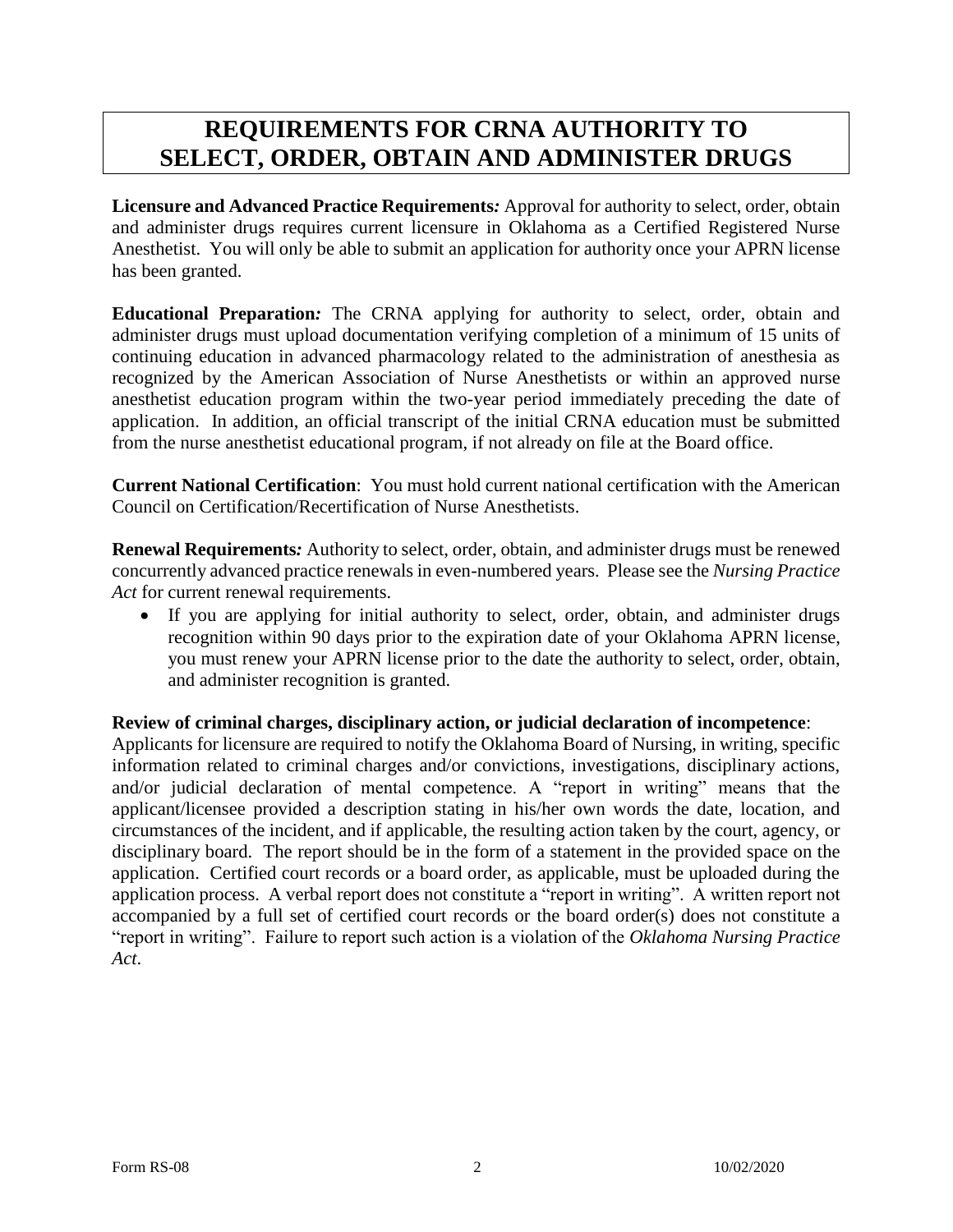# **INSTRUCTIONS FOR COMPLETION OF THE APPLICATION**

1. *Completion of application*: The application should be completed and submitted online on the Board's website via your Nurse Portal account. You must complete all sections of the application **using your name as it appears on your license**.

If you have been licensed with this Board under a different name, you must complete a *Name Change Request* found in the Other Applications link on your Nurse Portal page, upload a certified copy of the legal document changing your name and submit the required fee in order to be licensed under your new name.

**You must provide a Social Security number on the application**. This information is mandatory, pursuant to 56 O.S. § 240.21A, for administration of the tax laws of the State of Oklahoma.

*Fee:* Payment must be made in the form of VISA, MasterCard or electronic fund transfer when completing the application online. Fees submitted are not refundable

- 2. *Criminal Charges, Disciplinary Action, or Judicial Declaration of Mental Incompetence*: If you answer "yes" to the criminal charge, discipline, or competency questions on the application, you must submit a statement on the application form, describing the date, location and circumstances of the incident, and the resulting action taken by the court or disciplinary board. In addition, you will be required to upload certified copies of identified documents. If you have more than one incident you are reporting, you must speak to every case/charge that has been filed.
	- 1. Have you ever had disciplinary action taken against a nursing license, recognition, certificate, or privilege to practice; any professional or occupational license, recognition, or certificate; and/or any application for a nursing or professional or occupational license, recognition, or certificate in any state, territory or country not previously reported **in writing** to the Oklahoma Board of Nursing?"
		- a. If you answered "yes", you must type in the space available a statement describing the date, location, and circumstances of the incident(s), and, if applicable, the resulting action(s) taken by the disciplinary board.
		- b. If you are reporting more than one incident, you must describe every case that has been filed.
		- c. You will need to upload certified copies of the charges/complaints, findings of fact, and orders from the licensing agency.
	- 2. Is there currently any investigation of your nursing license, recognition, certificate, or privilege to practice; and/or any professional or occupational license, recognition, or certificate; and/or any application for a nursing and/or professional or occupational license, recognition, or certificate in any state, territory or country not previously reported **in writing** to the Oklahoma Board of Nursing?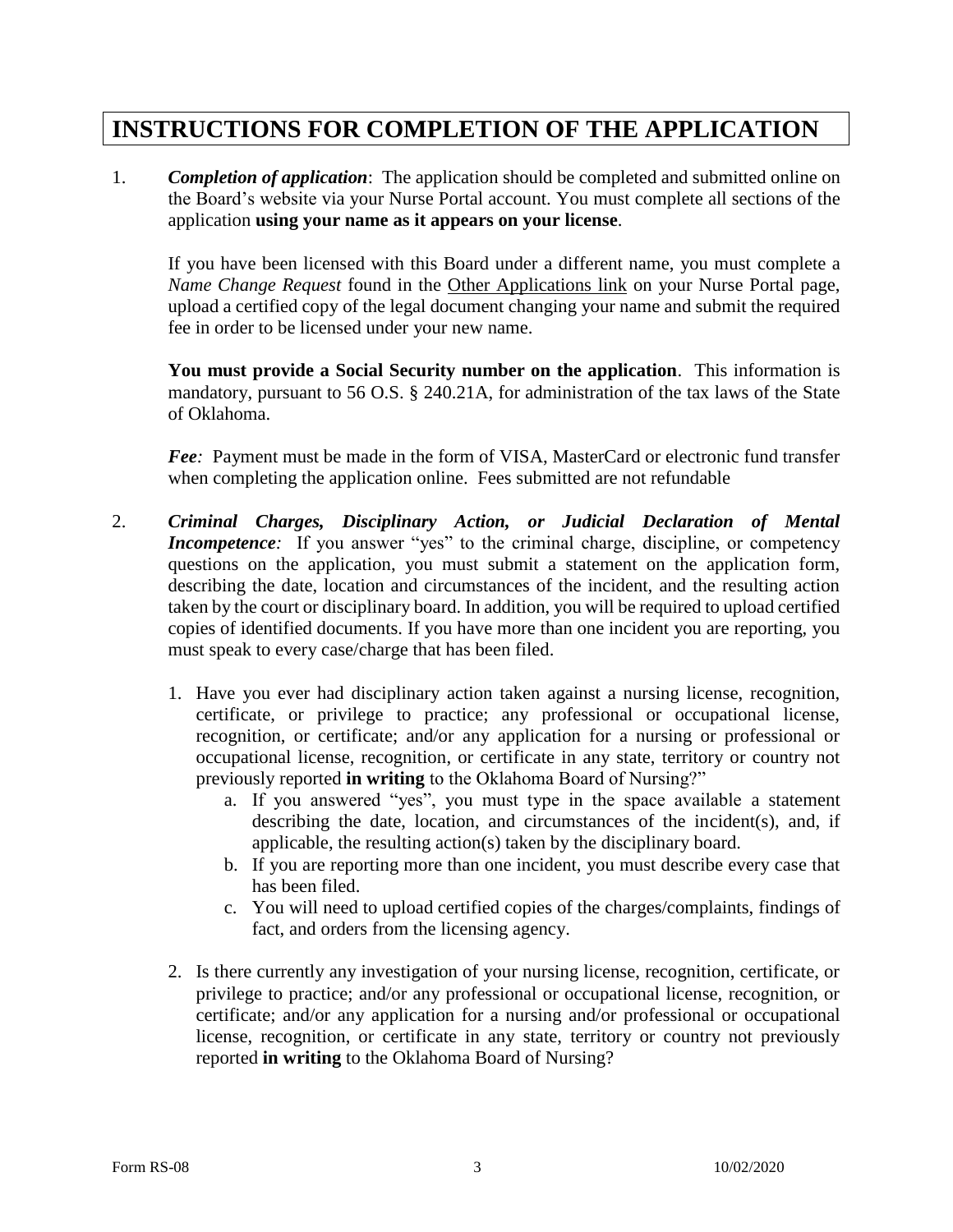- a. If you answered "yes", you must type in the space available a statement describing the date, location, and circumstances of the incident(s), and, if applicable, the resulting action(s) taken by the disciplinary board.
- b. If you are reporting more than one incident, you must describe every case that has been filed.
- 3. Have you been charged and/or convicted in any criminal offense not previously reported **in writing** to the Oklahoma Board of Nursing, including those pending appeal? (You may exclude minor traffic violations, but must report all DUI/DWI charges and/or DUI/DWI convictions)

Check all that apply:

- [ ] been convicted of a misdemeanor?
- [ ] been convicted of a felony?
- [ ] pled nolo contendre, no contest, or guilty?
- [ ] received deferred adjudication, to include but not limited to deferred prosecution agreement?
- [] been placed on community supervision or court-ordered probation, whether or not adjudicated guilt?
- [ ] been sentenced to serve jail or prison time? Court-ordered confinement?
- [ ] been granted pre-trial diversion, to include but not limited to Drug Court?
- [ ] have any pending criminal charges?
- [ ] have any pending violation of the law?
- [] been subject of a court-martial; Article 15 violation; or received any form of military judgment/punishment/action?
- [ ] No, none of the above applies.

NOTE: Expunged and Sealed Offenses: While expunged or sealed offense, arrests, tickets, or citations need not be disclosed, it is your responsibility to ensure the offense, arrest, ticket or citation has, in fact, been expunged or sealed. It is recommended that you submit a copy of the Court Order expunging or sealing the record in question to our office with your application. Nondisclosure of relevant offenses raises questions related to truthfulness and character.

If you checked any of the above (except "No, none of the above applies"):

- a. If you answered "yes", you must type in the space available a statement describing the date, location, and circumstances of the incident(s), and, if applicable, the resulting action(s) taken by the court.
- b. If you are reporting more than one incident, you must describe every case that has been filed.
- c. You will need to upload certified copies of Court Records to include the Information Sheet, Incident Report, Complaint, and/or Charges; Affidavit of Probable Cause; Judgment and Sentence; and verification of completion of the Judgment and Sentence. The Court Records must be obtained from the Court(s) in which the offense(s) occurred.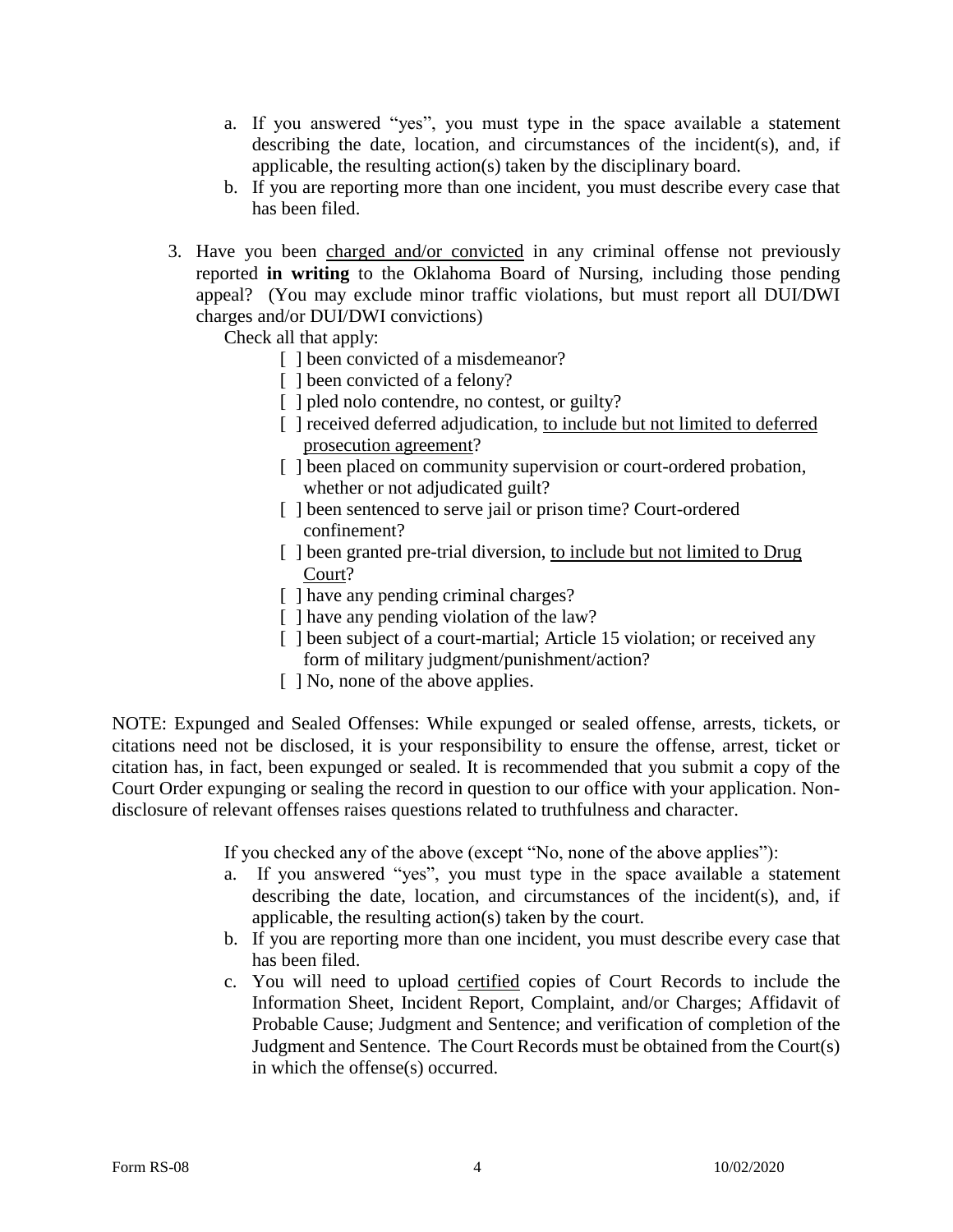- 4. Have you ever been judicially declared incompetent in any state, territory or country not previously reported **in writing** to the Oklahoma Board of Nursing?
	- **a.** If you answered "yes", you must type in the space available a statement describing the date, location, and circumstances of the incident(s), and, if applicable, the resulting action(s) taken by the court or agency. If you are reporting more than one incident, you must describe every case that has been filed.
	- **b.** You will need to upload a certified copy of the Court Order.
- 3. *Evaluation of CRNA Credentials:* Please complete the section on educational credentials accurately and completely. You must request that **an official transcript with verification of your nurse anesthetist educational program be submitted**, unless the official transcript was previously submitted for APRN licensure. In addition, you must upload verification of your current certification with the NBCRNA.
- 4. *Evaluation of Educational Preparation for Authority to Select, Order, Obtain and Administer Drugs:* Please upload documentation verifying a **minimum of 15 units of continuing education in advanced pharmacology related to the administration of anesthesia** *as recognized by the American Association of Nurse Anesthetists* **within the two year period immediately preceding the date of application.**
	- a. The documentation must include copies of certificates of completion verifying date of completion, target audience, name of course, name of licensee, number of units, and recognition by AANA.
	- b. If you have completed your nurse anesthetist education program within the two year period immediately preceding the date of the application, Board staff can use the transcript for the evaluation.
- 5. *DEA and OBNDD Registration***:** The CRNA with authority to order, select, obtain and administer Schedule II-V drugs shall comply with Federal Drug Enforcement Administration (DEA) requirements and state of Oklahoma requirements prior to prescribing controlled substances [OAC 485:10-18-5(c)].

# **GENERAL INFORMATION**

You are required to notify the Board in writing of any address changes within 30 days of the change. This notification must be submitted via your Nurse Portal account.

Your application to the Board is valid for one year after receipt. After that time, a new application and fee must be submitted. Applications are processed in the order they are received. You may view average processing times of a completed application on the Board's website in the Agency Data / Statistics / Quarterly Statistics link. Every effort is made to process applications expeditiously.

In accordance with Oklahoma law (59 O.S. §567.7 (E)), the Executive Director shall suspend the license or certificate of a person who submits a check, money draft, or similar instrument for payment of a fee which is not honored by the financial institution named. The suspension becomes effective ten (10) days following delivery by certified mail of written notice of the dishonor and the impending suspension to the person's address on file. Upon notification of suspension, the person may reinstate the authorization to practice upon payment of the fees and any and all costs associated with notice and collection. The suspension shall be exempt from the Administrative Procedures Act.